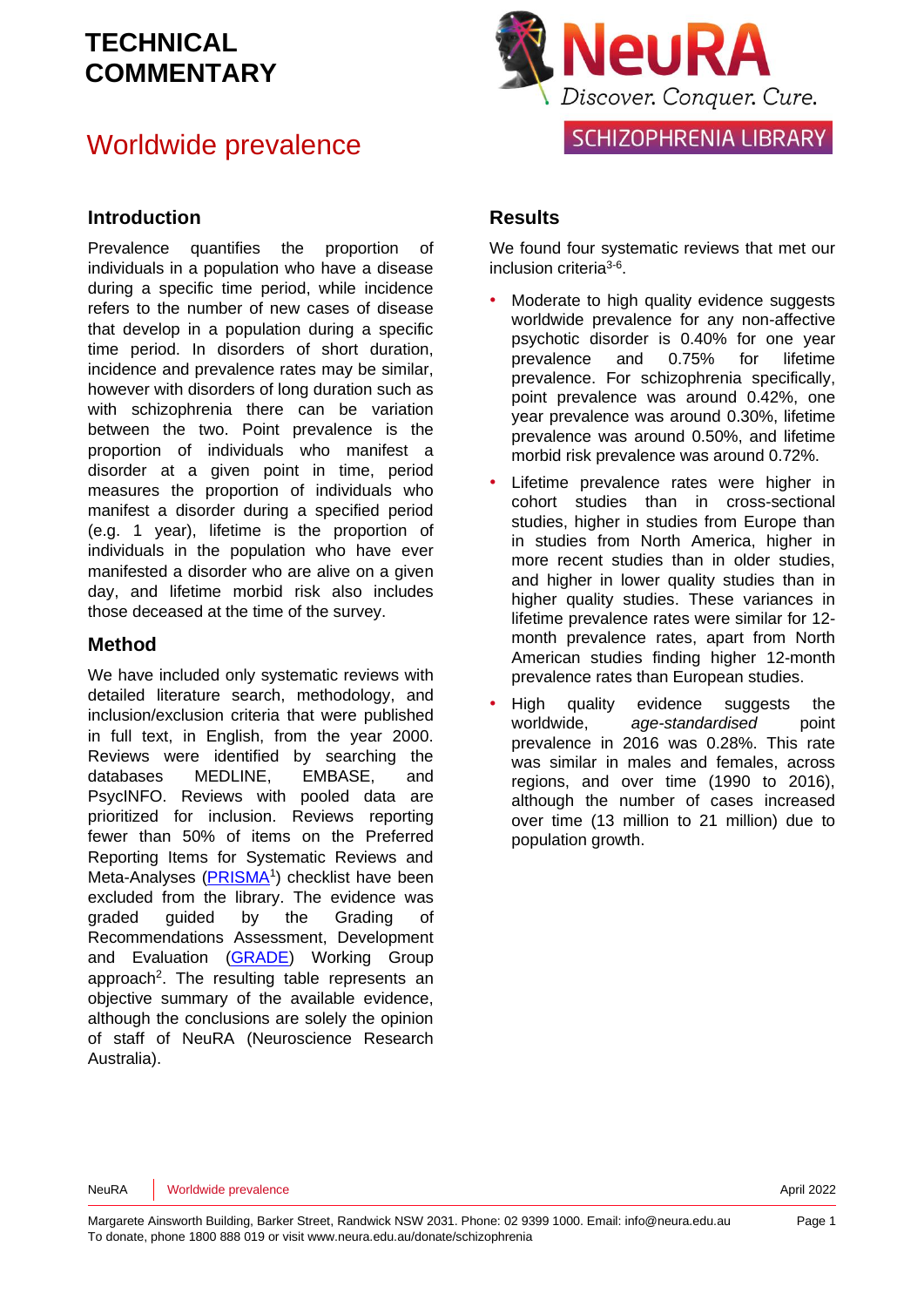## Worldwide prevalence



SCHIZOPHRENIA LIBRARY

*Charlson FJ, Ferrari AJ, Santomauro DF, Diminic S, Stockings E, Scott JG, McGrath JJ, Whiteford HA*

#### **Global Epidemiology and Burden of Schizophrenia: Findings From the Global Burden of Disease Study 2016**

#### **Schizophrenia Bulletin 2018; 44: 1195-203**

[View review abstract online](https://www.ncbi.nlm.nih.gov/pubmed/29762765) 

| Worldwide prevalence of schizophrenia.<br>Comparison                                                                                                                                                                                                                                          |                                                                                                                                                                                                                                                                                                                                                     |  |
|-----------------------------------------------------------------------------------------------------------------------------------------------------------------------------------------------------------------------------------------------------------------------------------------------|-----------------------------------------------------------------------------------------------------------------------------------------------------------------------------------------------------------------------------------------------------------------------------------------------------------------------------------------------------|--|
| <b>Summary of evidence</b>                                                                                                                                                                                                                                                                    | High quality evidence (very large samples, appears precise,<br>direct) suggests worldwide, age-standardised point prevalence in<br>2016 was 0.28%. This rate was similar in males and females,<br>across regions, and over time (1990 to 2016), although the number<br>of cases increased over time (13 to 21 million) due to population<br>growth. |  |
| Prevalence of schizophrenia                                                                                                                                                                                                                                                                   |                                                                                                                                                                                                                                                                                                                                                     |  |
| 129 population-level studies                                                                                                                                                                                                                                                                  |                                                                                                                                                                                                                                                                                                                                                     |  |
| The global age-standardised point prevalence in 2016;                                                                                                                                                                                                                                         |                                                                                                                                                                                                                                                                                                                                                     |  |
| 0.28%, 95%UI 0.24% to 0.31%                                                                                                                                                                                                                                                                   |                                                                                                                                                                                                                                                                                                                                                     |  |
| There were no major differences in the age-standardised point prevalence according to sex or<br>across countries/regions, nor between 1990 and 2016. However, the prevalence of cases each year<br>increased from 13 million in 1990 to 21 million in 2016, as a result of population growth. |                                                                                                                                                                                                                                                                                                                                                     |  |
| Authors report that schizophrenia contributes 13.4 (95%UI 9.9 to 16.7) million years of life lived with<br>disability to the burden of global disease.                                                                                                                                        |                                                                                                                                                                                                                                                                                                                                                     |  |
| Both prevalence and disease burden peaked around 30 to 40 years of age.                                                                                                                                                                                                                       |                                                                                                                                                                                                                                                                                                                                                     |  |
| Consistency in results <sup>‡</sup>                                                                                                                                                                                                                                                           | Variances in individual study results were partly explained by mean<br>study age; results were adjusted for age.                                                                                                                                                                                                                                    |  |
| <b>Precision in results</b> <sup>§</sup>                                                                                                                                                                                                                                                      | Appears precise.                                                                                                                                                                                                                                                                                                                                    |  |

*Moreno-Kustner B, Martin C, Pastor L*

**Directness of results** | Direct

**Prevalence of psychotic disorders and its association with methodological**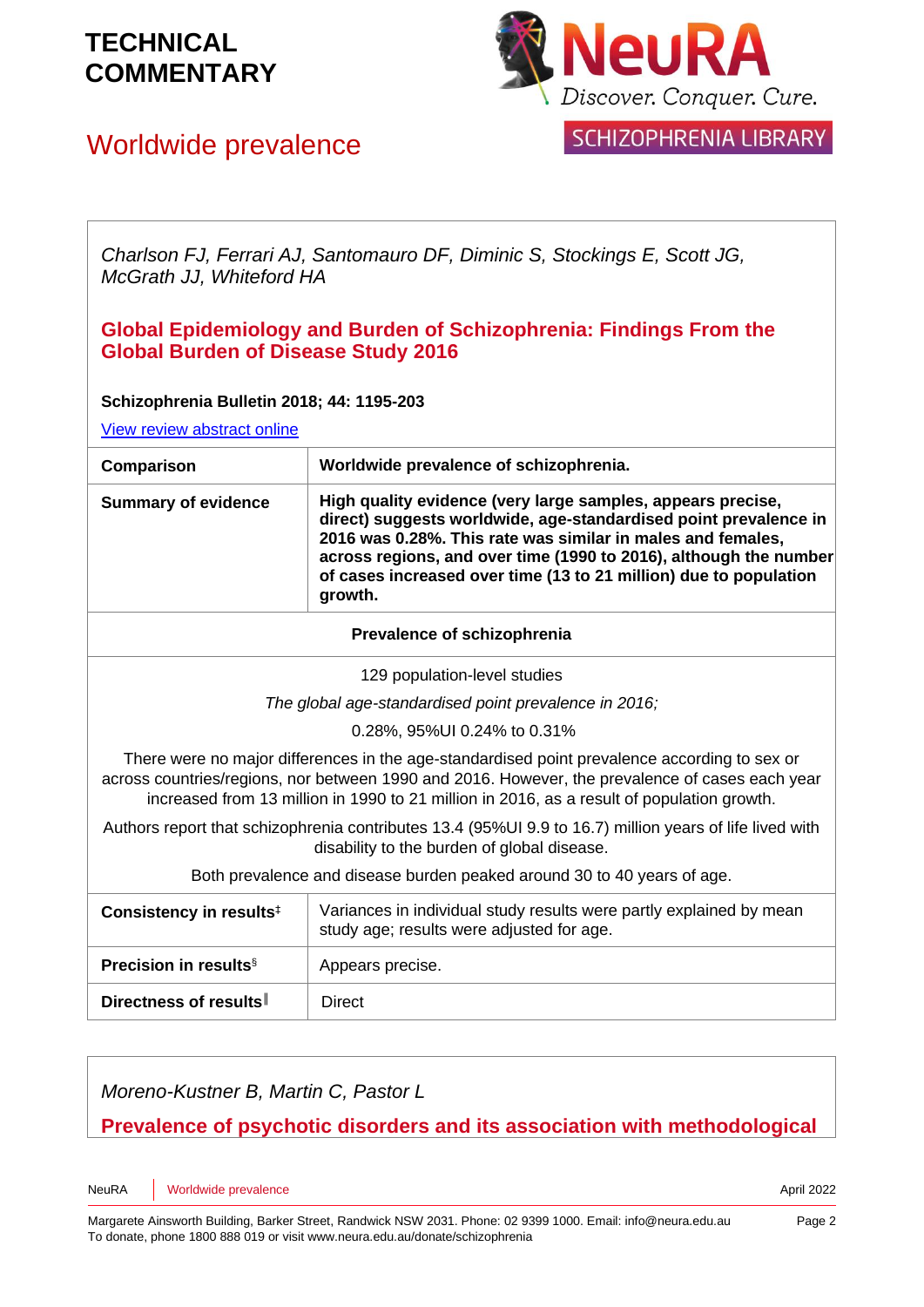

# Worldwide prevalence

|  |  | I SCHIZOPHRENIA LIBRARY |  |
|--|--|-------------------------|--|
|  |  |                         |  |

|                                                                                                                                                                                          | issues. A systematic review and meta-analyses                                                                                                                                                                                                                                                                                                       |  |
|------------------------------------------------------------------------------------------------------------------------------------------------------------------------------------------|-----------------------------------------------------------------------------------------------------------------------------------------------------------------------------------------------------------------------------------------------------------------------------------------------------------------------------------------------------|--|
| PLoS ONE 2018; 13(4): e0195687                                                                                                                                                           |                                                                                                                                                                                                                                                                                                                                                     |  |
| View review abstract online                                                                                                                                                              |                                                                                                                                                                                                                                                                                                                                                     |  |
| Comparison                                                                                                                                                                               | Worldwide prevalence of schizophrenia and related psychotic<br>disorders.                                                                                                                                                                                                                                                                           |  |
| <b>Summary of evidence</b>                                                                                                                                                               | Moderate to high quality evidence (very large samples, unable to<br>assess precision, direct) suggests worldwide prevalence for any<br>non-affective psychotic disorder was between 0.40 per 100 for 1<br>year prevalence and 0.75 per 100 for lifetime prevalence. For<br>schizophrenia specifically, point prevalence was around 0.42 per<br>100. |  |
| Prevalence of schizophrenia and psychotic disorders                                                                                                                                      |                                                                                                                                                                                                                                                                                                                                                     |  |
|                                                                                                                                                                                          | Schizophrenia only                                                                                                                                                                                                                                                                                                                                  |  |
| Point prevalence = 49 population-level studies, median = $0.421$ per 100                                                                                                                 |                                                                                                                                                                                                                                                                                                                                                     |  |
|                                                                                                                                                                                          | All psychotic disorders                                                                                                                                                                                                                                                                                                                             |  |
| Point prevalence = $25$ population-level studies, median = $0.389$ per 100                                                                                                               |                                                                                                                                                                                                                                                                                                                                                     |  |
| 1-year prevalence = 36 population-level studies, median = $0.403$ per 100                                                                                                                |                                                                                                                                                                                                                                                                                                                                                     |  |
| Lifetime prevalence = 28 population-level studies, median = $0.749$ per 100                                                                                                              |                                                                                                                                                                                                                                                                                                                                                     |  |
|                                                                                                                                                                                          | All schizophrenia spectrum disorders                                                                                                                                                                                                                                                                                                                |  |
| Point prevalence = 15 population-level studies, median = $0.460$ per 100                                                                                                                 |                                                                                                                                                                                                                                                                                                                                                     |  |
| Non-affective psychoses                                                                                                                                                                  |                                                                                                                                                                                                                                                                                                                                                     |  |
| Point prevalence = 30 population-level studies, median = $0.502$ per 100                                                                                                                 |                                                                                                                                                                                                                                                                                                                                                     |  |
| Probable schizophrenia                                                                                                                                                                   |                                                                                                                                                                                                                                                                                                                                                     |  |
| Point prevalence = 7 population-level studies, median = $0.510$ per 100                                                                                                                  |                                                                                                                                                                                                                                                                                                                                                     |  |
| Higher study quality was associated with lower prevalence rates. Studies conducted in the general<br>population reported higher prevalence rates than studies in health/social services. |                                                                                                                                                                                                                                                                                                                                                     |  |
| <b>Consistency in results</b>                                                                                                                                                            | Variances in study results were partly explained by study quality and<br>the population assessed.                                                                                                                                                                                                                                                   |  |
| <b>Precision in results</b>                                                                                                                                                              | Unable to assess (no Cls).                                                                                                                                                                                                                                                                                                                          |  |
| <b>Directness of results</b>                                                                                                                                                             | <b>Direct</b>                                                                                                                                                                                                                                                                                                                                       |  |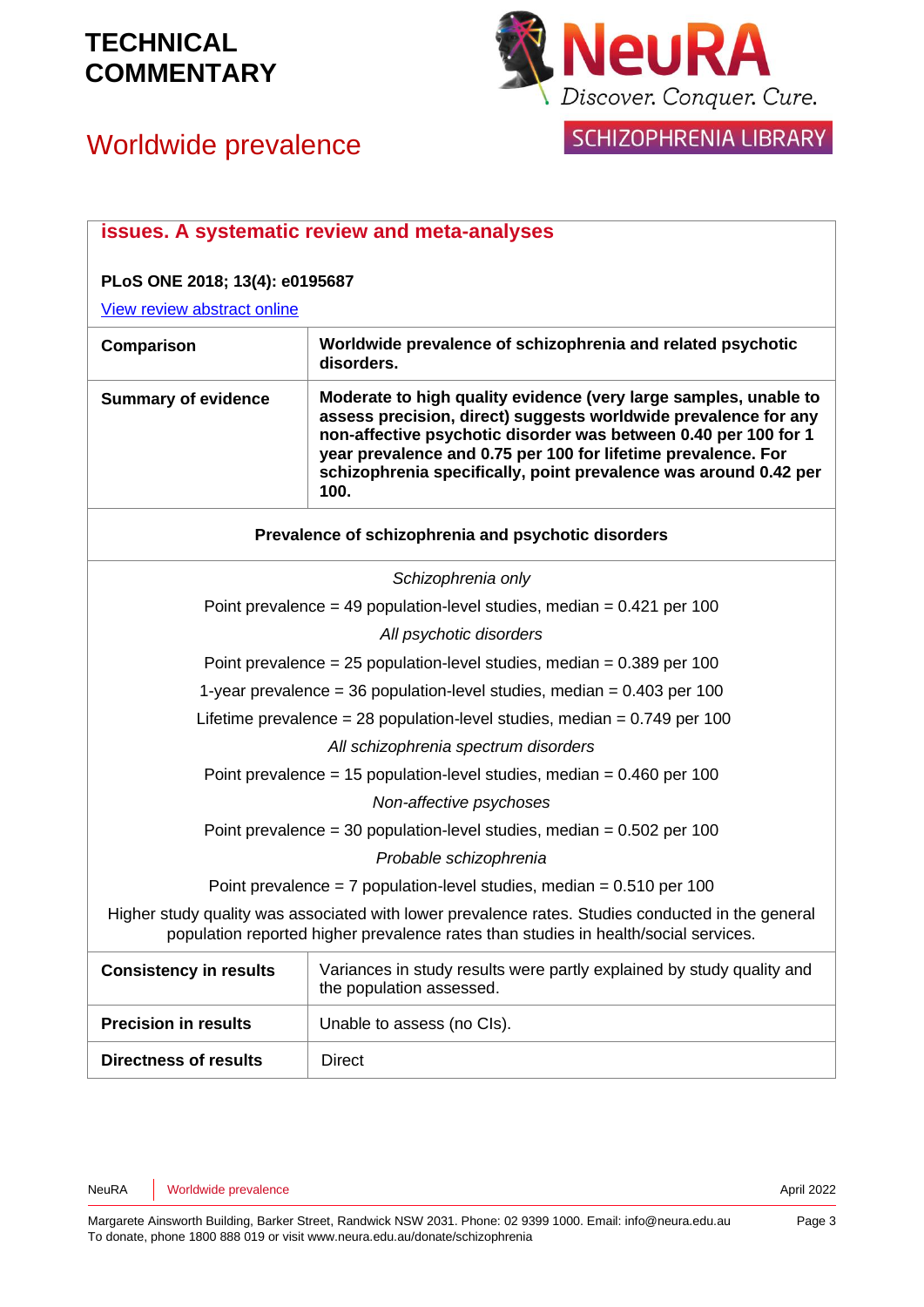### Worldwide prevalence



SCHIZOPHRENIA LIBRARY

| Saha S, Chant D, Welham J, McGrath J                                                                       |                                                                                                                                                                                                                                                                                                                                             |  |
|------------------------------------------------------------------------------------------------------------|---------------------------------------------------------------------------------------------------------------------------------------------------------------------------------------------------------------------------------------------------------------------------------------------------------------------------------------------|--|
|                                                                                                            | A systematic review of the prevalence of schizophrenia                                                                                                                                                                                                                                                                                      |  |
| PLoS Medicine / Public Library of Science 2005; 2(5): e141<br>View review abstract online                  |                                                                                                                                                                                                                                                                                                                                             |  |
| Comparison                                                                                                 | Worldwide prevalence of schizophrenia.                                                                                                                                                                                                                                                                                                      |  |
| <b>Summary of evidence</b>                                                                                 | Moderate to high quality evidence (very large samples, unable to<br>assess precision, direct) suggests worldwide prevalence varies<br>between 3.3 per 1,000 for period prevalence and 4.6 per 1,000 for<br>point prevalence, lifetime worldwide prevalence being around 4<br>per 1,000 and lifetime morbid risk being around 7.2 per 1,000. |  |
| Prevalence of schizophrenia                                                                                |                                                                                                                                                                                                                                                                                                                                             |  |
| 132 population-level studies                                                                               |                                                                                                                                                                                                                                                                                                                                             |  |
| Median non-specified prevalence = 2.7 per 1,000 (1.4 to 4.8)                                               |                                                                                                                                                                                                                                                                                                                                             |  |
| Median point prevalence (10% and 90% quantiles) = 4.6 per 1,000 (1.9 to 10.0)                              |                                                                                                                                                                                                                                                                                                                                             |  |
| Median period (usually 1 year) prevalence = $3.3$ per 1,000 (1.3 to 8.2)                                   |                                                                                                                                                                                                                                                                                                                                             |  |
| Median lifetime prevalence = $4.0$ per 1,000 (1.8 to 11.6)                                                 |                                                                                                                                                                                                                                                                                                                                             |  |
| Median lifetime morbid risk prevalence = $7.2$ per 1,000 (3.1 to 27.1)                                     |                                                                                                                                                                                                                                                                                                                                             |  |
| Higher quality studies reported significantly higher prevalence estimates; $F_{1,105} = 4.79$ , $p = 0.01$ |                                                                                                                                                                                                                                                                                                                                             |  |
| <b>Consistency in results</b>                                                                              | Variances in study results were partly explained by study quality.                                                                                                                                                                                                                                                                          |  |
| <b>Precision in results</b>                                                                                | Unable to assess (no Cls; quantiles).                                                                                                                                                                                                                                                                                                       |  |
| Directness of results                                                                                      | Direct                                                                                                                                                                                                                                                                                                                                      |  |

*Simeone JC, Ward AJ, Rotella P, Collins J, Windisch R*

**An evaluation of variation in published estimates of schizophrenia prevalence from 1990─2013: a systematic literature review**

**BMC Psychiatry 2015; 15: 193**

[View review abstract online](http://www.biomedcentral.com/1471-244X/15/193)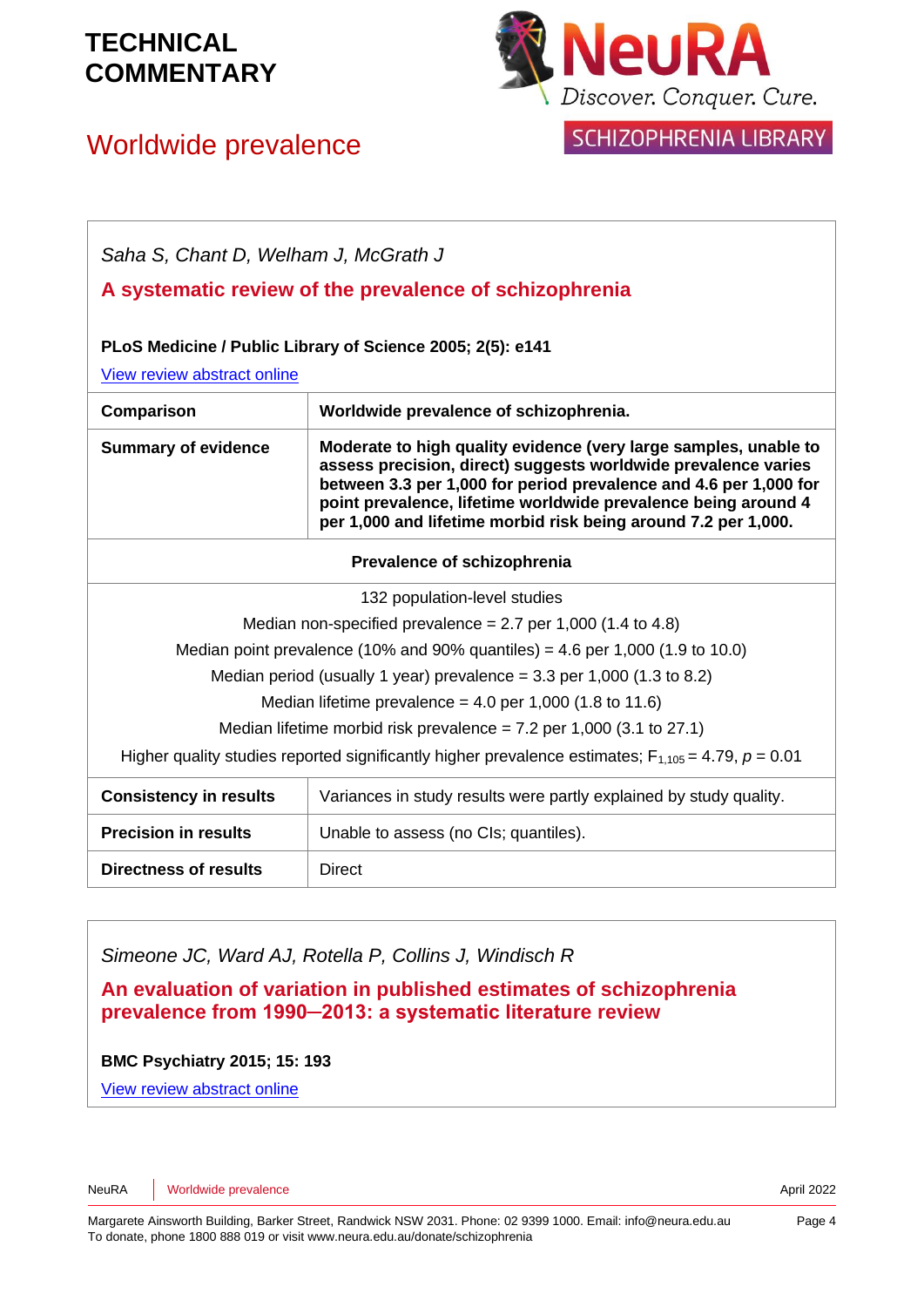# Worldwide prevalence



SCHIZOPHRENIA LIBRARY

| Comparison                  | Worldwide prevalence of schizophrenia.                                                                                                                                                                                                                                                                                                                                                                                                                                                                                                                                                                                                                                                                      |
|-----------------------------|-------------------------------------------------------------------------------------------------------------------------------------------------------------------------------------------------------------------------------------------------------------------------------------------------------------------------------------------------------------------------------------------------------------------------------------------------------------------------------------------------------------------------------------------------------------------------------------------------------------------------------------------------------------------------------------------------------------|
| <b>Summary of evidence</b>  | Moderate to high quality evidence (very large samples, unable to<br>assess precision, direct) suggests median lifetime prevalence<br>rates are around 0.48%, and median 12 month prevalence rates<br>are around 0.33%. Median lifetime prevalence rates are higher in<br>cohort studies than in cross-sectional studies, higher in studies<br>from Europe than in studies from North America, higher in more<br>recent studies than in older studies, and higher in lower quality<br>studies than higher quality studies. These variances in lifetime<br>prevalence rates are similar for 12 month prevalence rates, apart<br>from North America reporting higher 12 month prevalence rates<br>than Europe. |
| Prevalence of schizophrenia |                                                                                                                                                                                                                                                                                                                                                                                                                                                                                                                                                                                                                                                                                                             |
|                             | Lifetime prevalence                                                                                                                                                                                                                                                                                                                                                                                                                                                                                                                                                                                                                                                                                         |
|                             | Median lifetime prevalence rate: 29 studies, 0.48%, IQR: 0.34% to 0.85%                                                                                                                                                                                                                                                                                                                                                                                                                                                                                                                                                                                                                                     |
|                             | The median lifetime prevalence rate from cohort studies was higher than the rate from cross-<br>sectional studies (12 cohort studies = $0.56\%$ , 18 cross-sectional studies = $0.44\%$ )                                                                                                                                                                                                                                                                                                                                                                                                                                                                                                                   |
|                             | The median lifetime prevalence rate varied across geographic regions; North America = $0.25\%$ (3)<br>studies), Europe = $0.52\%$ (13 studies)                                                                                                                                                                                                                                                                                                                                                                                                                                                                                                                                                              |
|                             | The median lifetime prevalence rate varied according to time; $<$ 1990 = 0.44% (10 studies), 1990 to<br>$1999 = 0.40\%$ (11 studies), and 2000 to 2009 = 0.70% (8 studies)                                                                                                                                                                                                                                                                                                                                                                                                                                                                                                                                  |
|                             | The median lifetime prevalence rate varied according to study quality; low quality = $0.75\%$ (7)<br>studies), medium quality = $0.45\%$ (10 studies), high quality = $0.47\%$ (13 studies)                                                                                                                                                                                                                                                                                                                                                                                                                                                                                                                 |
|                             | 12-month prevalence                                                                                                                                                                                                                                                                                                                                                                                                                                                                                                                                                                                                                                                                                         |
|                             | Median 12-month prevalence rate: 21 studies, 0.33%, IQR 0.26% to 0.51%                                                                                                                                                                                                                                                                                                                                                                                                                                                                                                                                                                                                                                      |
|                             | The median 12-month prevalence rate from cohort studies was higher than the rate from cross-<br>sectional studies (15 cohort studies = $0.40\%$ , 6 cross-sectional studies = $0.30\%$ )                                                                                                                                                                                                                                                                                                                                                                                                                                                                                                                    |
|                             | The median 12-month prevalence rate varied across geographic regions; Europe = 0.31% (10<br>studies), North America = $51\%$ (5 studies), Oceania = $0.10\%$ (1 study), and Africa = $0.75\%$ (1 study)                                                                                                                                                                                                                                                                                                                                                                                                                                                                                                     |
|                             | The median 12-month prevalence rate varied according to time; $<$ 1990 = 0.33% (13 studies), 1990<br>to 1999 = 0.33% (23 studies), and 2000 to 2009 = 0.46% (25 studies)                                                                                                                                                                                                                                                                                                                                                                                                                                                                                                                                    |
|                             | The median 12-month prevalence rate varied according to study quality; low quality = $0.42\%$ (7)<br>studies), medium quality = $0.31\%$ (10 studies), high quality = $0.33\%$ (4 studies)                                                                                                                                                                                                                                                                                                                                                                                                                                                                                                                  |
|                             | Authors report that prevalence within studies varied; age-adjusted estimates were higher than crude<br>estimates by 17% to 138%, the use of a broader definition of schizophrenia spectrum disorders<br>compared to schizophrenia increased case identification by 18% to 90%, identification of cases<br>from inpatient-only settings versus any setting decreased prevalence by 60%, and no variation was<br>reported according to differing diagnostic criteria.                                                                                                                                                                                                                                         |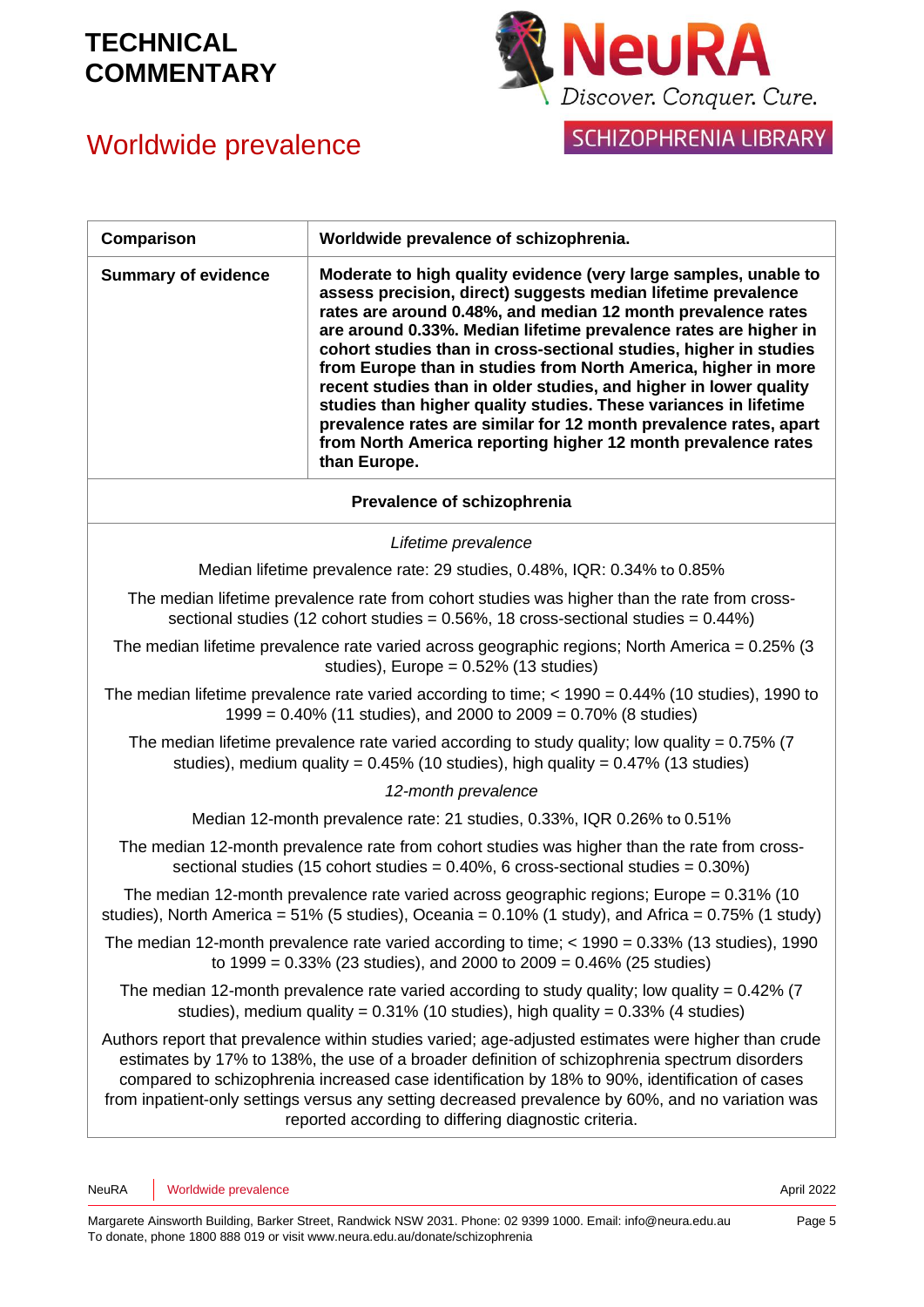

#### Worldwide prevalence

SCHIZOPHRENIA LIBRARY

| <b>Consistency in results</b> | Variances between study results were partly explained by study design,<br>geographic region, assessment time, and study qualit. |
|-------------------------------|---------------------------------------------------------------------------------------------------------------------------------|
| <b>Precision in results</b>   | Unable to assess (no Cls)                                                                                                       |
| <b>Directness of results</b>  | Direct                                                                                                                          |

#### Explanation of acronyms

 $F = F$  test for difference between groups, IQR = interquartile range,  $p =$  statistical probability of obtaining that result ( $p < 0.05$  generally regarded as significant),  $UI =$  uncertainty interval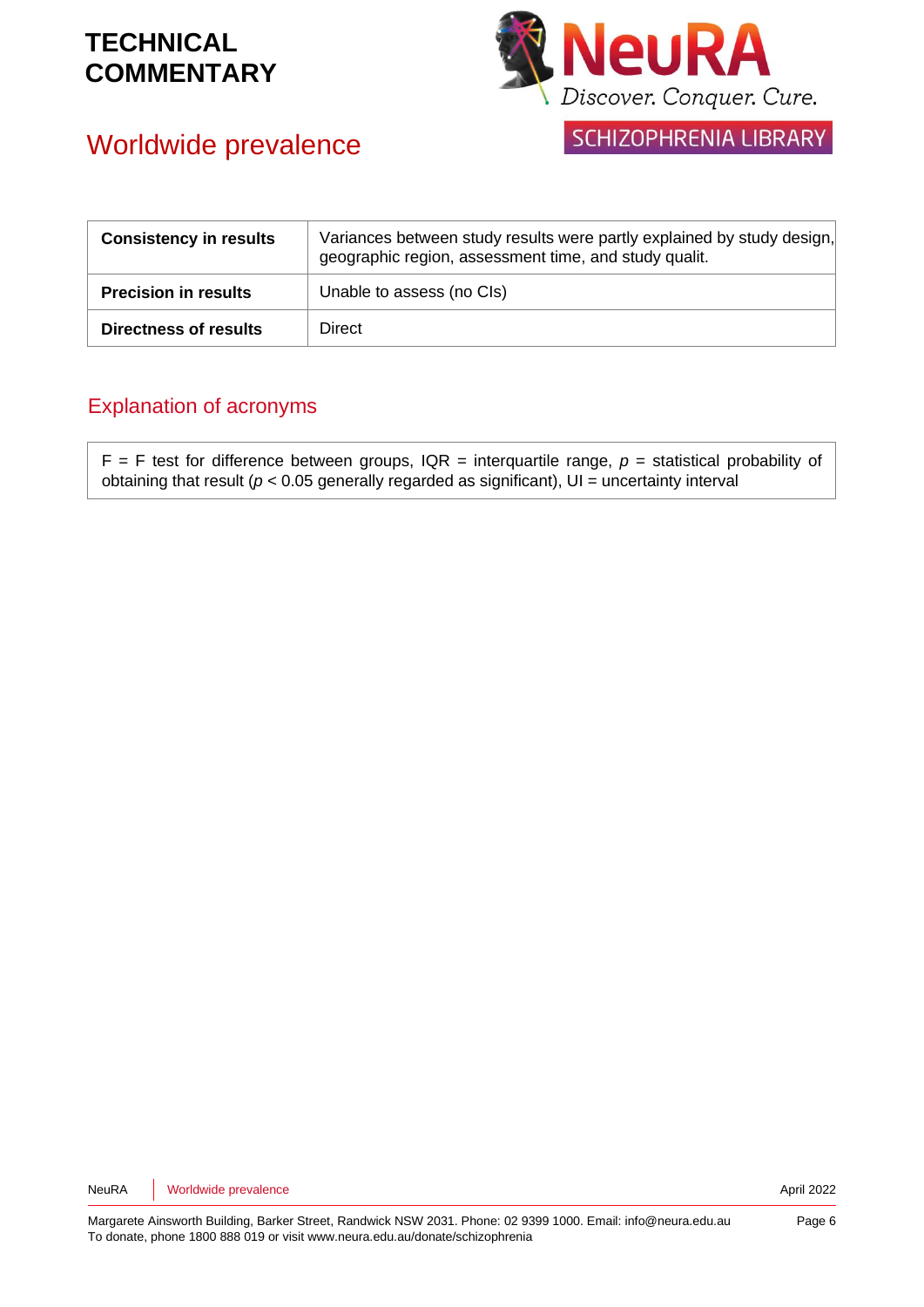#### Worldwide prevalence



#### Explanation of technical terms

- \* Bias has the potential to affect reviews of both RCT and observational studies. Forms of bias include; reporting bias – selective reporting of results, publication bias - trials that are not formally published tend to show less effect than published trials, further if there are statistically significant differences between groups in a trial, these trial results tend to get published before those of trials without significant differences; language bias – only including English language reports; funding bias - source of funding for the primary research with selective reporting of results within primary studies; outcome variable selection bias; database bias including reports from some databases and not others; citation bias - preferential citation of authors. Trials can also be subject to bias when evaluators are not blind to treatment condition and selection bias of participants if trial samples are sma[ll](#page-8-3)<sup>7</sup>.
- † Different effect measures are reported by different reviews.

Prevalence refers to how many existing cases there are at a particular point in time. Incidence refers to how many new cases there are per population in a specified time period. Incidence is usually reported as the number of new cases per 100,000 people per year. Alternatively some studies present the number of new cases that have accumulated over several years against a person-years denominator. This denominator is the sum of individual units of time that the persons in the population are at risk of becoming a case. It takes into account the size of the underlying population sample and its age structure over the duration of observation.

Reliability and validity refers to how accurate the instrument is. Sensitivity is the proportion of actual positives that are correctly identified  $(100\%$  sensitivity = correct identification of all actual positives) and specificity is the proportion of negatives that are correctly identified  $(100\%$  specificity = not identifying anyone as positive if they are truly not).

Weighted mean difference scores refer to mean differences between treatment and comparison groups after treatment (or occasionally pre to post treatment) and in a randomised trial there is an assumption that both groups are comparable on this measure prior to treatment. Standardized mean differences are divided by the pooled standard deviation (or the standard deviation of one group when groups are homogenous) that allows results from different scales to be combined and compared. Each study's mean difference is then given a weighting depending on the size of the sample and the variability in the data. 0.2 represents a small effect, 0.5 a medium effect, and 0.8 and over represents a large effect<sup>[7](#page-8-3)</sup>.

Odds ratio (OR) or relative risk (RR) refers to the probability of a reduction  $($   $<$  1) or an increase (> 1) in a particular outcome in a treatment group, or a group exposed to a risk factor, relative to the comparison group. For example, a RR of 0.75 translates to a reduction in risk of an outcome of 25% relative to those not receiving the treatment or not exposed to the risk factor. Conversely, a RR of 1.25 translates to an increased risk of 25% relative to those not receiving treatment or not having been exposed to a risk factor. A RR or OR of 1.00 means there is no difference between groups. A medium effect is considered if  $RR > 2$  or  $< 0.5$  and a large effect if  $RR > 5$  or  $< 0.2<sup>8</sup>$  $< 0.2<sup>8</sup>$  $< 0.2<sup>8</sup>$ . InOR stands for logarithmic OR where a lnOR of 0 shows no difference between groups. Hazard ratios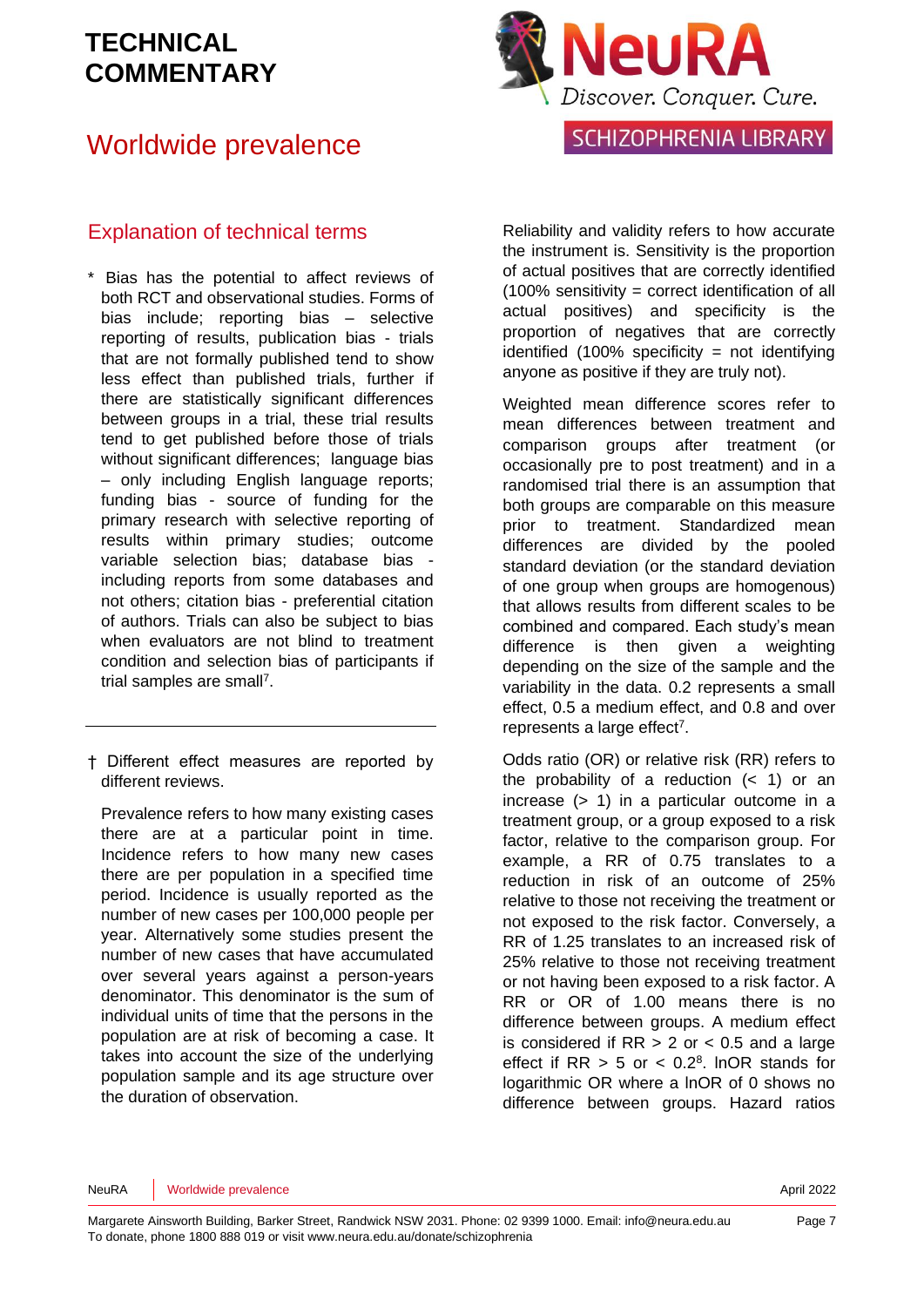#### Worldwide prevalence



measure the effect of an explanatory variable on the hazard or risk of an event.

Correlation coefficients (eg, r) indicate the strength of association or relationship between variables. They are an indication of prediction, but do not confirm causality due to possible and often unforseen confounding variables. An r of 0.10 represents a weak association, 0.25 a medium association and 0.40 and over represents a strong association. Unstandardised (b) regression coefficients indicate the average change in the dependent variable associated with a 1 unit change in the independent variable, statistically controlling for the other independent variables. Standardised regression coefficients represent the change being in units of standard deviations to allow comparison across different scales.

‡ Inconsistency refers to differing estimates of treatment effect across studies (i.e. heterogeneity or variability in results) that is not explained by subgroup analyses and therefore reduces confidence in the effect estimate. I<sup>2</sup> is the percentage of the variability in effect estimates that is due to heterogeneity rather than sampling error (chance) - 0% to 40%: heterogeneity might not be important, 30% to 60%: may represent moderate heterogeneity, 50% to 90%: may represent substantial heterogeneity and over is considerable heterogeneity. I² can be calculated from Q (chi-square) for the test of heterogeneity with the following formula;

$$
I^2 = \left(\frac{Q - df}{Q}\right) \times 100\%
$$

§ Imprecision refers to wide confidence intervals indicating a lack of confidence in the

effect estimate. Based on GRADE recommendations, a result for continuous data (standardised mean differences, not weighted mean differences) is considered imprecise if the upper or lower confidence limit crosses an effect size of 0.5 in either direction, and for binary and correlation data, an effect size of 0.25. GRADE also recommends downgrading the evidence when sample size is smaller than 300 (for binary data) and 400 (for continuous data), although for some topics, this criteria should be relaxe[d](#page-8-5)<sup>9</sup>.

║ Indirectness of comparison occurs when a comparison of intervention A versus B is not available but A was compared with C and B was compared with C that allows indirect comparisons of the magnitude of effect of A versus B. Indirectness of population, comparator and or outcome can also occur when the available evidence regarding a particular population, intervention, comparator, or outcome is not available so is inferred from available evidence. These inferred treatment effect sizes are of lower quality than those gained from head-to-head comparisons of A and B.

NeuRA Worldwide prevalence **April 2022**